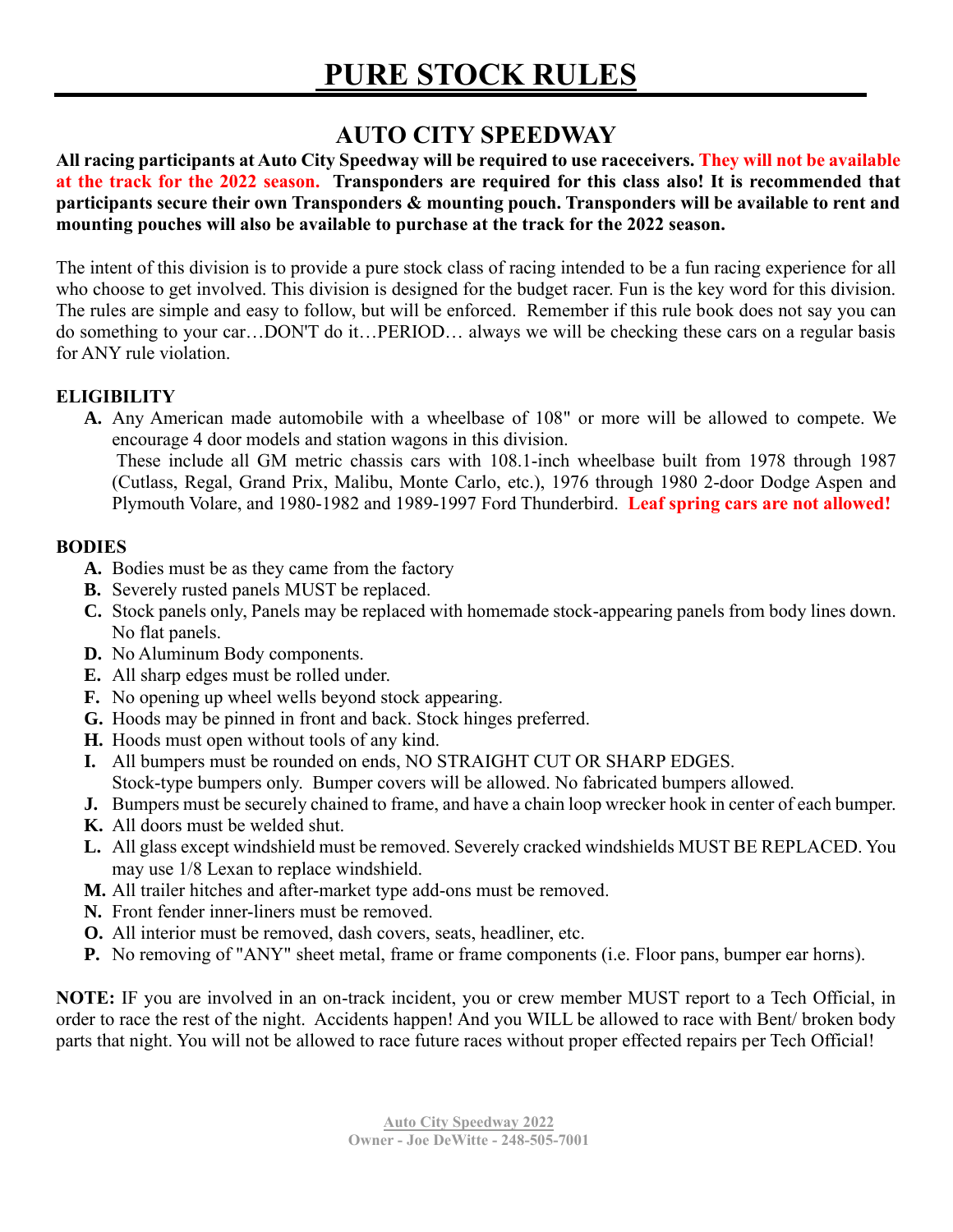### **BRAKES**

Four-wheel hydraulic brakes mandatory, in good working order. Brake components must be stock. Aftermarket brake pads and shoes may be used. **No rear disc brakes or bias valves allowed.**

#### **ENGINES**

- 1. Stock stamped engine parts per vehicle manufacturer only
- 2. No aluminum cylinder heads
- 3. No Vortec Heads. Camelback heads allowed.
- 4. Screw in studs are allowed
- 5. Polly locks allowed
- 6. Matching valve springs / retainers for camshaft are allowed
- 7. Any hydraulic camshaft (non roller)
- 8. Stock Holly 4412 allowed -- this carb will be checked
- 9. Stock Rochester Quadra Jet carburetor can be used
- 10. No porting
- 11. No gasket matching
- 12. No performance machine work period!!
- 13. Cylinder Heads must retain casting marks and sharp edges in bowl area.
- 14. 360 C.I.D. is the maximum (No 400 C.I.D. blocks)
- 15. Steel connecting rods only
- 16. ARP bolts allowed
- 17. Flat top pistons only
- 18. Piston may not exceed deck height without head gasket
- 19. Max 10 to 10.5 compression ratio
- 20. Engines must remain in stock location, no altering of mounts
- 21. Circle track oil pan is allowed
- 22. No windage trays bolted to the block covering the view of the rotating assembly
- 23. 1"-inch inspection plug in oil pan mandatory on the side of pan between main caps # 3 and 4" above the oil level
- 24. Air cleaner and induction system must not exceed 4 inches
- 25. No forced induction rear or front
- 26. No air cleaner through the hood

## **EXHAUST**

- **A.** No leaks allowed. There must be 24″ min. of straight 2″ O.D. exhaust pipe on single exhaust. min. of 36″ straight 2″ OD exhaust pipe on Dual exhaust.
- **B.** No center dump manifolds must exit the most rear spark plug on both sides.
- **C.** Manifolds must be OEM cast iron. No tubular, no headers. No X or H pipes allowed

## **FUEL CELL**

**A.** Fuel cells are mandatory.

**B.** Cell must be located in the trunk secured by 2 straps side-to-side and at least 1 front to rear.

**C.** The fuel cell may be no lower than the rear frame rails, 8" ground clearance minimum allowed with safety hoop,

- **D.** Fuel lines may not pass through driver's compartment
- **E.** No filler tubes allowed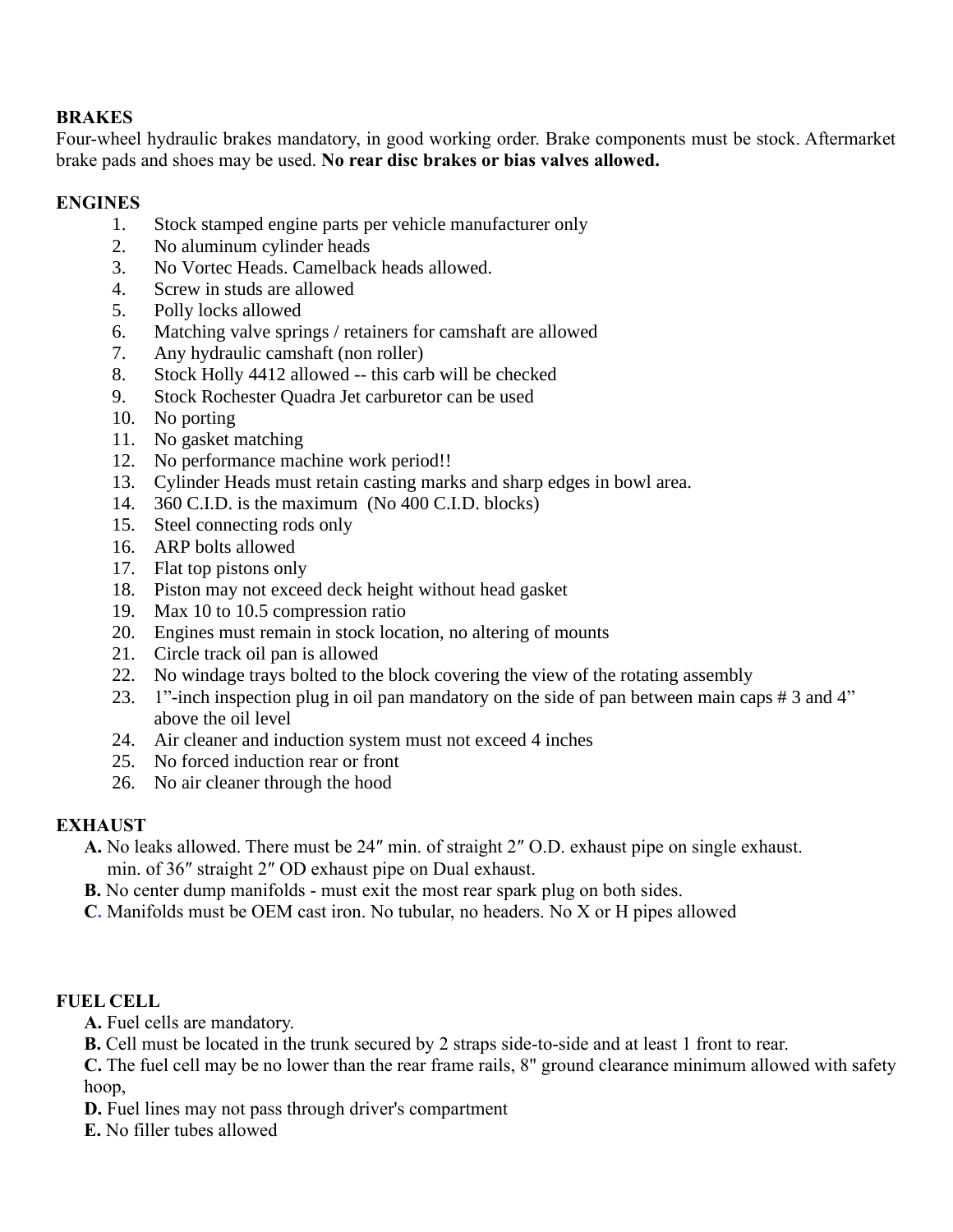#### **FRAME**

- **A.** No frame alterations of any kind except to strengthen the roll cage attachment points with plate or box tubing. (We will be watching this closely).
- **B.** Minimum height measurement at cross member is 5 inches.

### **IGNITION SYSTEM**

- **A.** Must be stock per year make and model
- **B.** No aftermarket ignition system
- **C.** Must have OEM stamping
- **D.** OEM HEI system is allowed to replace points system

#### **REAR END**

- **A.** Rear ends may be welded or open, Full spool / Mini spools are OK.
- **B.** No traction control
- **C.** Stock OEM read
- **D.** Must have a drive shaft loop 1/3 of the way from the front of the drive shaft. (Chain OK).

### **ROLLCAGE**

- **A.** A 4-point cage of minimum 1 ¾ OD and .095 wall tubing is required, and MUST remain in interior of the car, and anchored securely to the FRAME.
- **B. Full Front and Rear hoops allowed.**
- **C. Cars will be inspected individually. Excessive bracing or chassis stiffening is subject to a weight penalty, at the discretion of track tech officials. If it is determined that a car has an unfair advantage, it will be required to make repairs or carry a weight penalty (50-100 lbs.), to be determined by tech officials.**
- **D.** Bars may be attached to end of frame rail but may NOT cross (like an X) after the rear axle. Radiator bars are allowed.
- **E.** A minimum of 3 door bars and a 1/8" steel doorplate must be installed on the driver's side cage. A 1/8" x 18" x 36" steel floor plate is HIGHLY recommended under the driver.

#### **SUSPENSION**

- **A.** No bump stops.
- **B.** No tie down chains or cables.
- **C.** One shock in OEM location per wheel.
- **D.** Stock OEM replacement shocks only.
- **E.** No adjustable shocks.
- **F.** No rebuild -CRIMPED shocks.
- **G.** No hold down shocks.
- **H.** Wheel base left to right must be equal**.**
- **I.** No cutting or altering control arms must be OEM
- **J.** No altering steering components.
- **K.**Transmission must remain in OEM placement.
- **L.** Rear axle must remain in OEM placement.
- **M.** No altering bushings.
- **N.** No offset bushings.
- **O.**No drop spindles.
- **P.** No altering of rear trailing arms must be OEM.
- **Q.**Sway bar must be OEM with passenger side OEM bushings.
- **R.** Driver side sway bar is allowed to be adjustable.